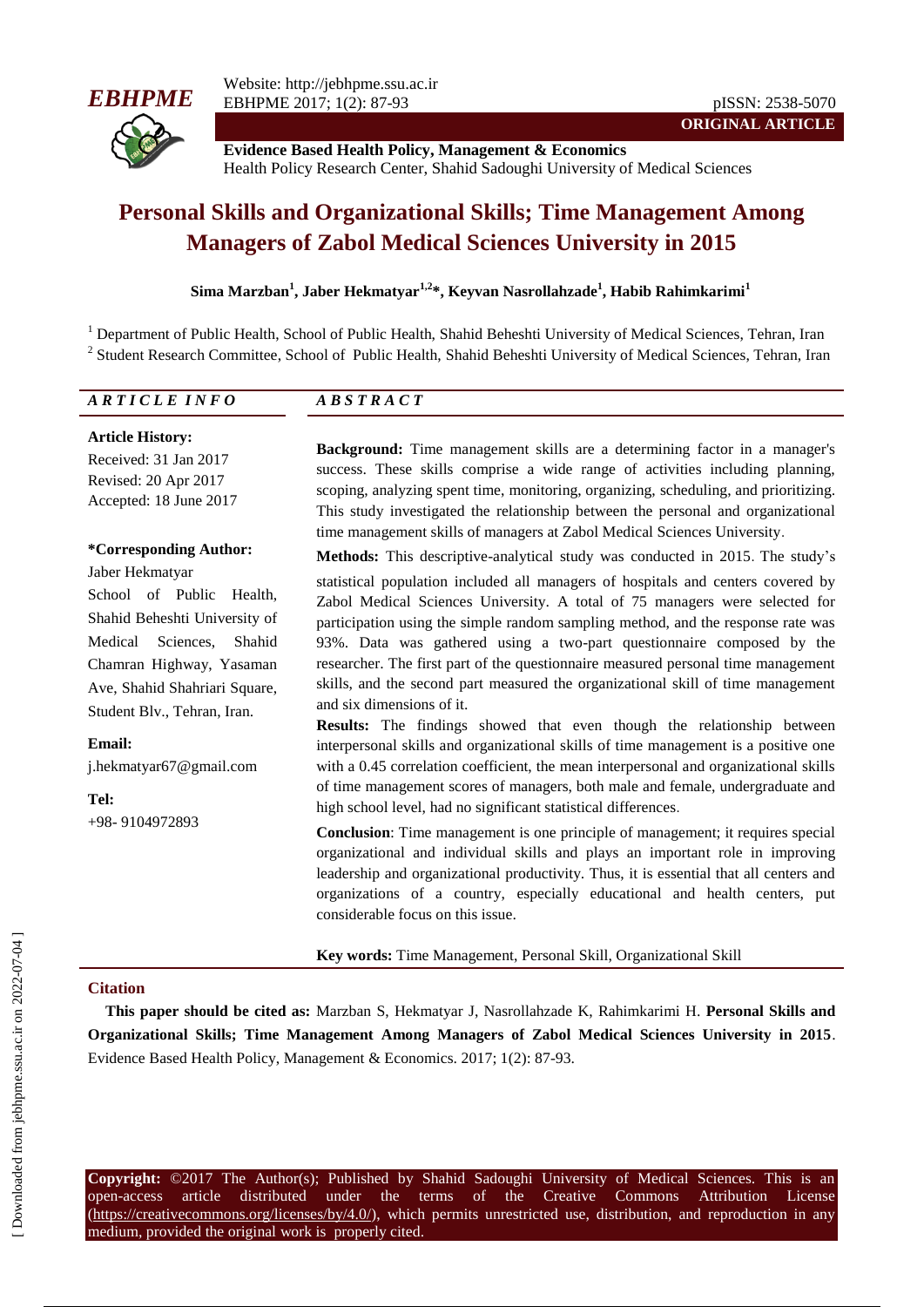## **Introduction**

Time and its dimensions are important<br>structures in organizational psychology; they structures in organizational psychology; they are the rarest resources and, if used properly, they create early and favorable changes in all organizational pillars (1, 2). Webber believes that time is a rare and important resource for organizations. Time management refers to a whole range of skills, tools, and techniques used to manage the time needed to do specific tasks, complete projects, and achieve goals. The issue of time management includes a wide range of activities, including planning, scoping, analyzing spent time, organizing, scheduling, and prioritizing (3).

Managers and professionals in the field of health work in a high-pressure environment and must have effective leadership and management skills, one of which is time management. The broad concept of this skill in various managerial and administrative fields correlates with improvement in performance quality, and its application can reduce or eliminate much of the daily work pressure faced by managers, especially in the field of health (4, 5).

Today, the importance of time management as a determinant of success is increasing. Experts believe that preventing the waste of time and controlling time spent can increase managerial skills, maintain human resources, reduce stress, and improve the mental health of managers (6).

Time management was first introduced as a way to deal effectively with the various aspects of working time in the late 1950s and included techniques such as goal-setting, converting goals into action, planning, and prioritizing (3). Experts believe that one of the necessary conditions for managers to be effective is that they apply time management. Lockett asserted that time management is key in self-governance and effectiveness. He considered controlling time as a crucial matter for any manager who wants to achieve fundamental results in his/her work (7).

Most managers complain about workloads and a lack of time, while the main issues that hurt them may be lack of planning and division of time. Some managers consider the factors of wasting

time to be a lack of the power to say no, a lack of delegation options (even in principles and logical cases), unnecessary and lengthy phone conversations, and engaging in minor and unimportant matters.

Time management allows managers to make better use of time and prevent energy waste in an organization. To better manage time, having the proper understanding of applied methods of time management is very important. One of the important factors in this context is understanding goals and keeping them up-to-date (8). If managers want to effectively use time in the workplace, they must have coordinated and regular scheduling, and they should react against the waster of time. The first step to doing this is having better control over time and how it is spent (9). According to studies conducted by professionals of time management, time management skills can be divided into two general categories: individual (personal) skills and organizational skills.

Personal time management skills include some public patterns of behavior that most ordinary people use in their personal and family lives. In fact, one environment in which this skill is applied is the private, familial environment of a person. The organizational skill of time management is only allocated to people who are responsible for managing an organization; it includes those skills that a manager applies for the optimal use of time, to achieve the organization's objectives, and in relation to the performance of his/her professional duties (10, 11).

Stopping the waste of time and controlling time can enhance management capabilities, maintain human resources, reduce stress, and improve the mental health of managers (6). With rising expectations and new technologies that impose even greater expectations on personnel, time management in the workplace and organization become increasingly difficult. Therefore, it is essential to be up-to-date on time management skills, and identifying the latest methods and newest developments in this field is necessary in order to obtain maximum performance each business day (12).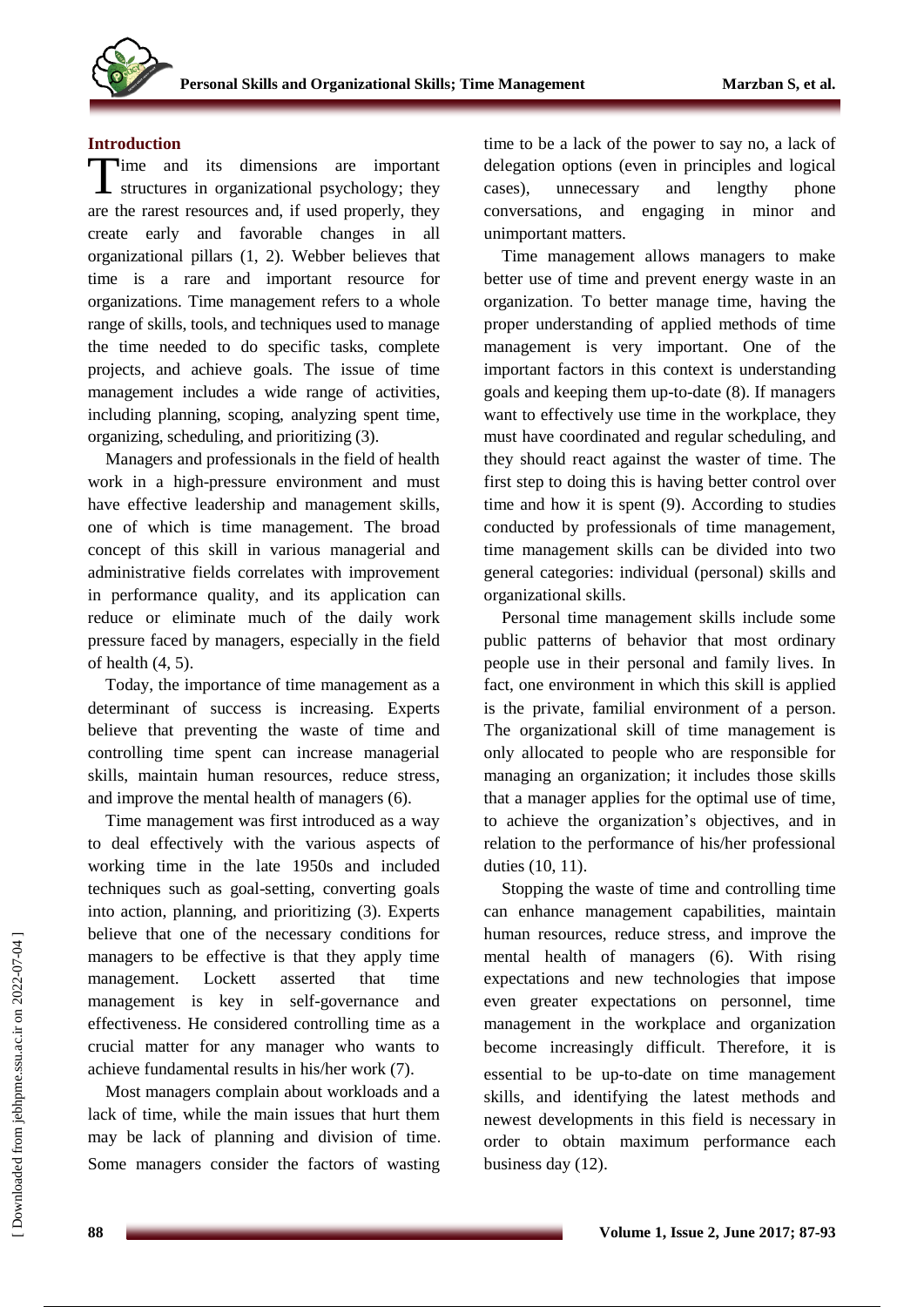

The issue of time management has been considered in developed countries with expansive industries in a more obvious form, such that employees in these countries were working three shifts so as to create a dynamic economy. However, in developing countries, the issue of time management and the meaning and concept of time has been forgotten, there is no control of time, and people carry out their tasks without a plan or schedule (13).

Unfortunately, the use of time has not improved. Furthermore, the wasting of time has continued in the private lives of persons and in centers, organizations, and industries to such a degree that, despite some improvements in living conditions, the proper use of time has not yet been instituted in Iran. In fact, Iranians consume millions of hours of time both day and night in vain. To make effective use of time and increase the efficiency of an organization, its managers must coordinate and regulate scheduling and react against time waster(s). The first step to achieving better control over time is to determine how it must be spent (9). Moreover, an appropriate time environment can be created by precise organization, and planning of activities and tasks that will both satisfy the individual and realize the organizational objectives of the staff (14). The current study investigated the relationship between the individual and organizational time management skills of managers at Zabol Medical University. The results of this research will be helpful in identifying more efficient and effective managers. It may further be able to bring about greater productivity in organizations, especially hospitals.

## **Materials and Methods**

This descriptive-analytical study was conducted in 2015. The statistical population included all managers at the Medical Sciences and Health Services of Zabol University working in the departments of Training and Research, Student and Culture, Development and Management of Human Resources, and in the Imam Ali (AS) and Imam Khomeini hospitals in Zabol and the Seyedolshohada Hospital in Zehak from which 15, 9, 16, 14, 12, and 9 persons, respectively, were randomly selected based on the number of employees in the named organizations.

In total, 75 people were selected using the simple random sampling method and based on information received from the Department of Development and Management. A two-part questionnaire composed by the researcher was used for data collection. The first part of the questionnaire was designed to evaluate personal time management skills and consisted of two sections: the first requested demographic information from the respondents, and the second contained questions aimed at measuring personal time management skills. The second part of the questionnaire included questions designed to measure the organizational skill of time management and its dimensions (prioritizing goals and activities, targeting, operational planning, meeting management, communication management, and delegation of options).

This questionnaire used a five-item Likert scale with scores ranging from "strongly agree" to "strongly disagree". It was given to a number of professors and experts in the fields of health services management and hospital management to validate, and the questions in both parts of the questionnaire were examined. Inaudible questions were modified or removed before being approved. The questionnaire's reliability was also confirmed using the test-retest method; the first questionnaire was given to a team of 10 randomly selected managers, and the scale was given to the same studied group two weeks later.

The first part of the questionnaire was comprised of 25 questions related to personal time management skills. The second part contained 35 questions related to the organizational skill of time management and its dimensions. After analyzing the data, the correlation coefficient was calculated between the scores of the two tests; the reliability coefficients for the first and second parts of the questionnaire were 91% and 89%, respectively. Together, the two parts of the questionnaire were deemed significant at a level of 0.001. After the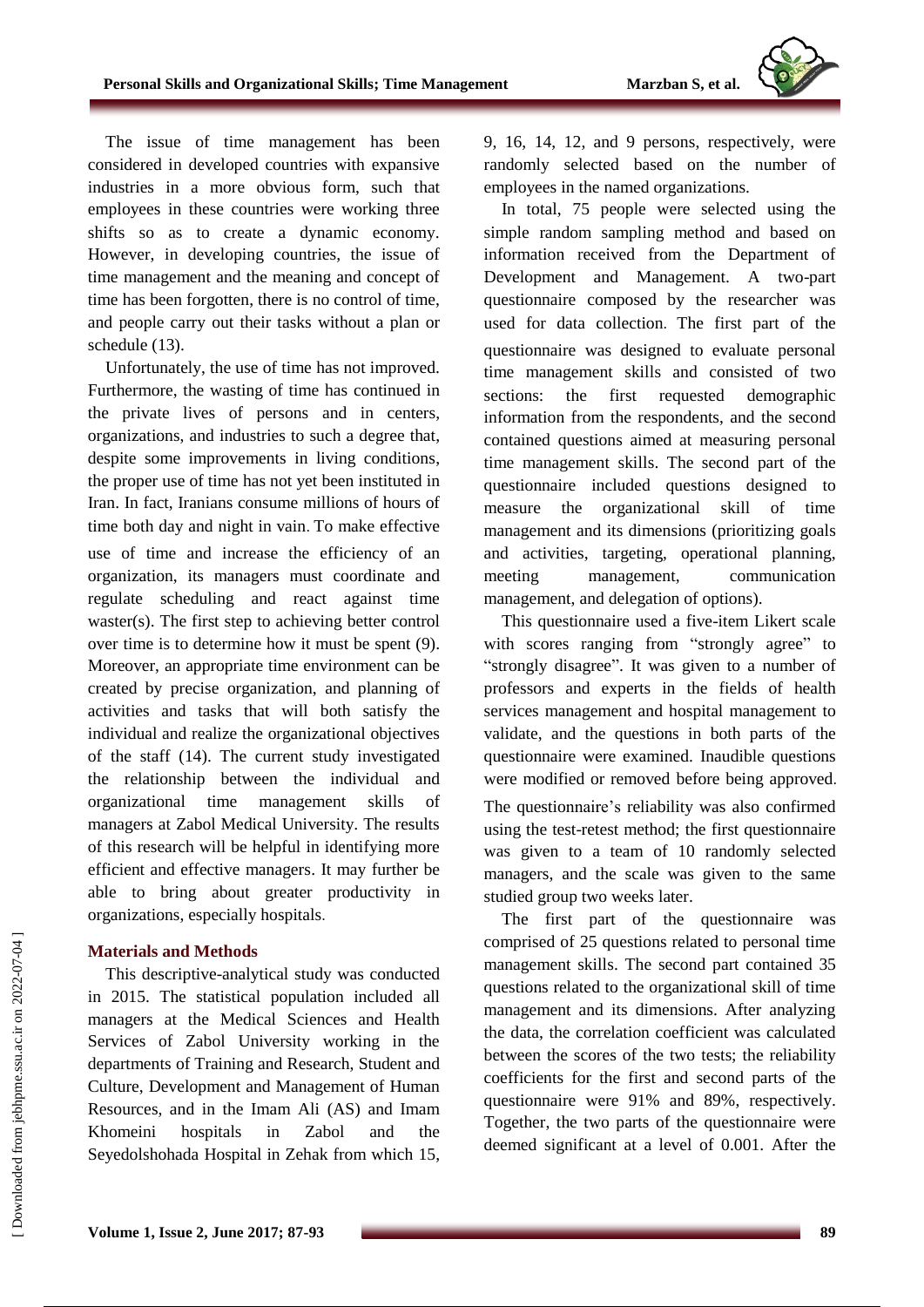completed questionnaires were collected and data was extracted, the information was entered into the  $SPSS<sub>18</sub>$  software; descriptive statistical tests, the independent *t*-test, and Spearman correlation coefficients were used to analyze the data.

Further, in the current study all ethical issues were observed based on the Helsinki Declaration.

## **Results**

Seventy managers completed the study questionnaire (response rate  $= 93\%$ ). The average age of participants was  $35.4 \pm 8.3$  years; 63% (n = 44) were male and 37% ( $n = 26$ ) were female. Of the managers, 64.3% were single, and 25.7% had a graduate level education. About 93% of managers (65 people) were Contractual and formal, and the highest frequency of work experience was between 5-10 years. The correlation rate between personal time management skills and organizational skills among managers equaled 0.45. This correlation coefficient was significant at P-value < 0.001 (Table 1). The correlation showed that there is a direct, positive relationship between individual and organizational time management skills. This means that an increase in the personal time management skills score is associated with an increase in the organizational skills scores.

The Spearman correlation coefficient was used to investigate the relationship between individual time management skills and its organizational dimensions among the managers of Zabol Medical Sciences University. The highest relationship rates were determined to be between the individual skill of time management and its goal setting dimensions (44%) and prioritizing goals and activities (39%), and the lowest or weakest relationship was observed between the dimension of operational planning (-0.001) and personal time management skills. These results suggest that the relationship between personal time management skills with goal setting dimensions and prioritizing goals and activities is significant at the level of P-value  $\lt$  0.001, but no significant relationship was observed between personal time management skills and the dimension of operational planning (Table 2).

Average scores of personal skill and time management skill were compared in terms of gender and educational level using the independent t test. As shown in Table 3, the results indicated that there was no difference between male and female managers in either personal skills or organizational skills of time management. Thus, it can be concluded that gender has no effect on either the individual or the organizational time management skills of a manager.

The average scores of personal and organizational time management skills were compared in terms of education level using the independent t-test. As shown in Table 3, no significant difference in personal time management skills was found between managers with undergraduate educations and those with graduate degrees. The results also showed that, despite the organizational skills of managers with a higher education level, those with a Bachelor's degree (139.02) scored higher than those with a Master's degree (119.06); however, the difference was not significant. In conclusion, the results showed that neither gender nor educational level affects individual or organizational time management skills (Table 3).

**Table 1.** Correlation coefficient between the interpersonal and organizational time management skills of managers

| Variable                         | Organizational time management skill |       |
|----------------------------------|--------------------------------------|-------|
| Individual time management skill | 0.48                                 | 0.001 |

\*Significant at the 0.05 level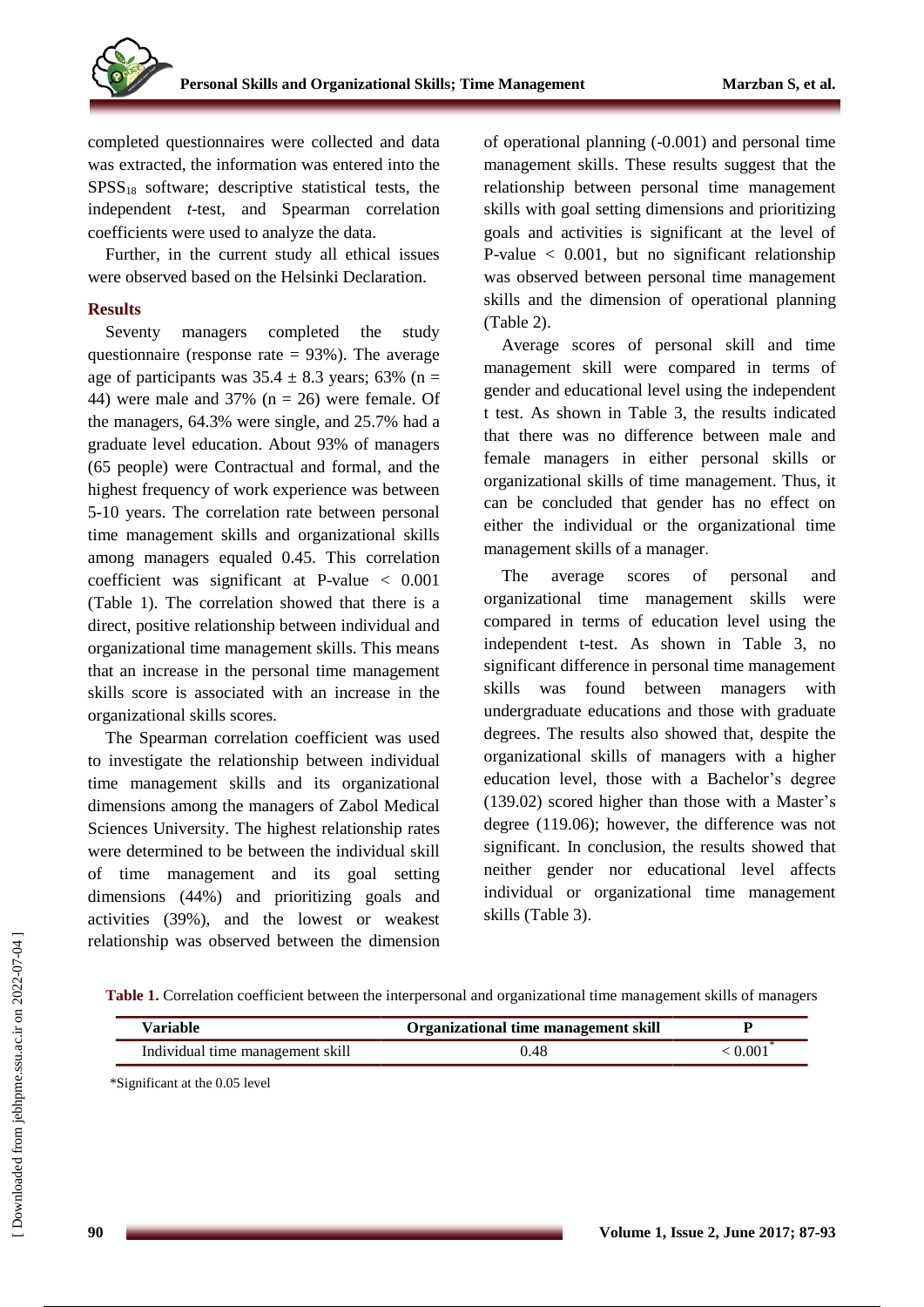| Table 2. Correlation coefficient between the individual and organizational time management skill rates of managers |                                                 |                           |                        |                           |                  |               |  |  |  |
|--------------------------------------------------------------------------------------------------------------------|-------------------------------------------------|---------------------------|------------------------|---------------------------|------------------|---------------|--|--|--|
|                                                                                                                    | Aspects of organizational time management skill |                           |                        |                           |                  |               |  |  |  |
|                                                                                                                    | <b>Targeting</b>                                | Communicatio              | Time                   | <b>Prioritizing goals</b> | <b>Operation</b> | Delegation of |  |  |  |
|                                                                                                                    |                                                 | n management              | management             | and activities            | al planning      | options       |  |  |  |
| Individual time<br>Management skill                                                                                | 0.44                                            | 0.28                      | 0.19                   | 0.39                      | $-0.001$         | 0.04          |  |  |  |
| P                                                                                                                  | $< 0.001$ <sup>*</sup>                          | $\leq 0.098$ <sup>*</sup> | $< 0.094$ <sup>*</sup> | < 0.001                   | ${}_{<}0.87$     | < 0.56        |  |  |  |

\*Significant at the 0.05 level

**Table 3.** Comparison of average individual and organizational time management skills scores in terms of gender and education level

|                                         | <b>Gender</b>          |                      | <b>Education level</b>                  |                                               |  |
|-----------------------------------------|------------------------|----------------------|-----------------------------------------|-----------------------------------------------|--|
|                                         | Women<br>$Mean \pm SD$ | Men<br>$Mean \pm SD$ | <b>Bachelor degree</b><br>$Mean \pm SD$ | <b>Upper Bachelor degree</b><br>$Mean \pm SD$ |  |
| individual time<br>management skill     | $89.68 \pm 7.32$       | $93.38 \pm 7.96$     | $101.58 \pm 7.09$                       | $109.68 \pm 8.11$                             |  |
| organizational time<br>management skill | $114.39 \pm 8.55$      | $127.43 \pm 9.31$    | $119.73 \pm 6.37$                       | $139.02 \pm 9.89$                             |  |
| P                                       | ${}_{\leq 0.45}$       |                      | < 0.58                                  |                                               |  |

\*Significant at the 0.05 level

#### **Discussion**

Time management holds a special place in Management Science. By following time management strategies and techniques, the efficiency and productivity of an organization can be increased. Moreover, with the proper utilization of time and correct scheduling of activities, the waste of time and increases in costs in an organization can be prevented. Managers contend that they do not have enough time to do their jobs. However, time is absolutely at their disposal, and what they lack is actually the necessary skills to adjust their time management and scheduling of activities (15). The current study investigated the relationship between personal time management skills and organizational skills and six related dimensions of managers at Zabol Medical Sciences University.

The results identified a positive, direct relationship between individual and organizational time management skills (0.45). A positive relationship was also seen between personal time management skills and the two dimensions of organizational skills, i.e. targeting and prioritization of goals and activities. These relationships were significant at the level of P-value < 0.001. No significant relationship was seen with other dimensions. The results of this study are consistent with those of studies by Mackenzie, Haynes, Rezvanieh, and Hafezi.

The reason for this consistency could be that general time management skills in one's personal life helps with the special skill of time management in one's organizational life. In other words, a manager who cares about time and its management in his/her private life and applies his/her skills in his/her organizational and working life manages and controls the time environment properly (11). In a study conducted by Hafezi et al.(16), the dimensions of prioritization of objectives and activities and communication management had the highest correlation with personal time management skills that, in terms of the prioritizing objectives dimension, are consistent with the findings of the current study.

Hafezi et al .(16), also evaluated the averages of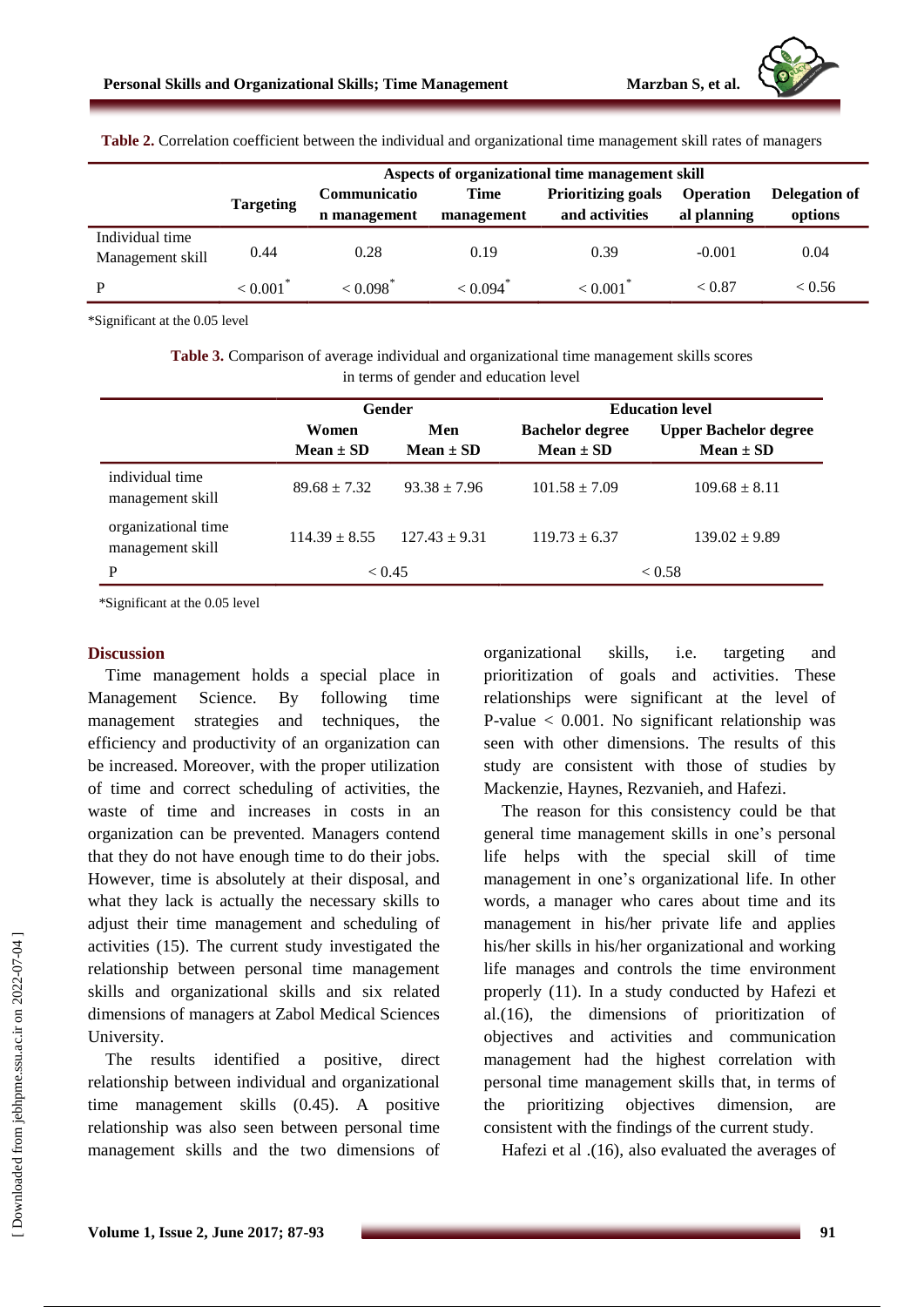organizational and personal time management skills in terms of gender using the independent t test. Their results, like those of the current study, showed that gender had no effect on either the level of individual skills or organizational time management skills. The findings of the current study are not consistent with those obtained by Habib Zadeh (17) who indicated that, although there is no positive relationship between personal and organizational time management skills, the average scores for personal skills and some dimensions of organizational skills of time management are significantly statistically different between male and female managers.

The current study compared individual and organizational time management skills in terms of gender. The results showed no significant difference in the average scores of male and female managers. This result, however, is not consistent with those achieved in studies by Strang and Momen Salehi, but it is consistent with the studies of Walker and Parkhurst (18, 19).

The results of a study conducted by Mohammadian et al. (15), showed that there is a significant positive relationship between individual and organizational time management skills in managers. Their study determined that the mean scores of a manager's organizational skills increased with each increase in the scores of personal time management skills. These findings are fully consistent with those of the current study. Khaddam et al.(20), showed that subjects often use the organization and goal setting dimensions. This finding is consistent with the findings of the current study from the goal setting dimension.

In a study conducted by Katbi et al. (21), it was found that women's use of time management skills were significantly higher than men's use; this result is not consistent with the results of the current study. Concerning the relationship between use of individual and organizational time management skills and the demographic characteristics of managers, the results of a research by Kisa (22), like the results of the current study, refer to the lack of relationship with gender, education level, work experience, and type of

employment variables.

There were no significant differences between managers with undergraduate degrees and those with graduate degrees or higher in comparing individual skills and organizational skills of time management. Moreover, no studies of this factor were found. The lack of cooperation from senior executives and the lack of studies in some areas of time management are the main limitations of the current study.

# **Conclusion**

Based on the findings of this study, it can be concluded that organizational productivity can be increased by controlling the factors that lead to wasting time and increasing managers' ability to plan and organize activities and improve other areas of organizational and individual time management skills.

The findings of the current study also revealed the positive correlation between individual skills and organizational skills of time management and showed that organizational time management skills can be determined on the basis of one's one's personal time management skills. It is suggested that this skill is strengthened by continuing education courses of time management for managers. No significant relationship was found between gender or education level and individual or organizational time management skills. Thus, it is recommended that innovative techniques be used to strengthen the time management skills of managers in all levels.

# **Acknowledgments**

This article is part of a Bachelor thesis in Public of health, Zabol University of Medical Sciences. The authors gratefully acknowledge the cooperation of the managers and directors of research and training, student and cultural development, and the management of the human resources departments of Imam Ali (AS) Hospital, Imam Khomeini Hospital in Zabul, and Seyedolshohada Hospital of Zehak and all those who aided in this research. Code of this project was 2.89 in 2011.

# **Conflict of interests**

Authors have no conflict of interests to declare.